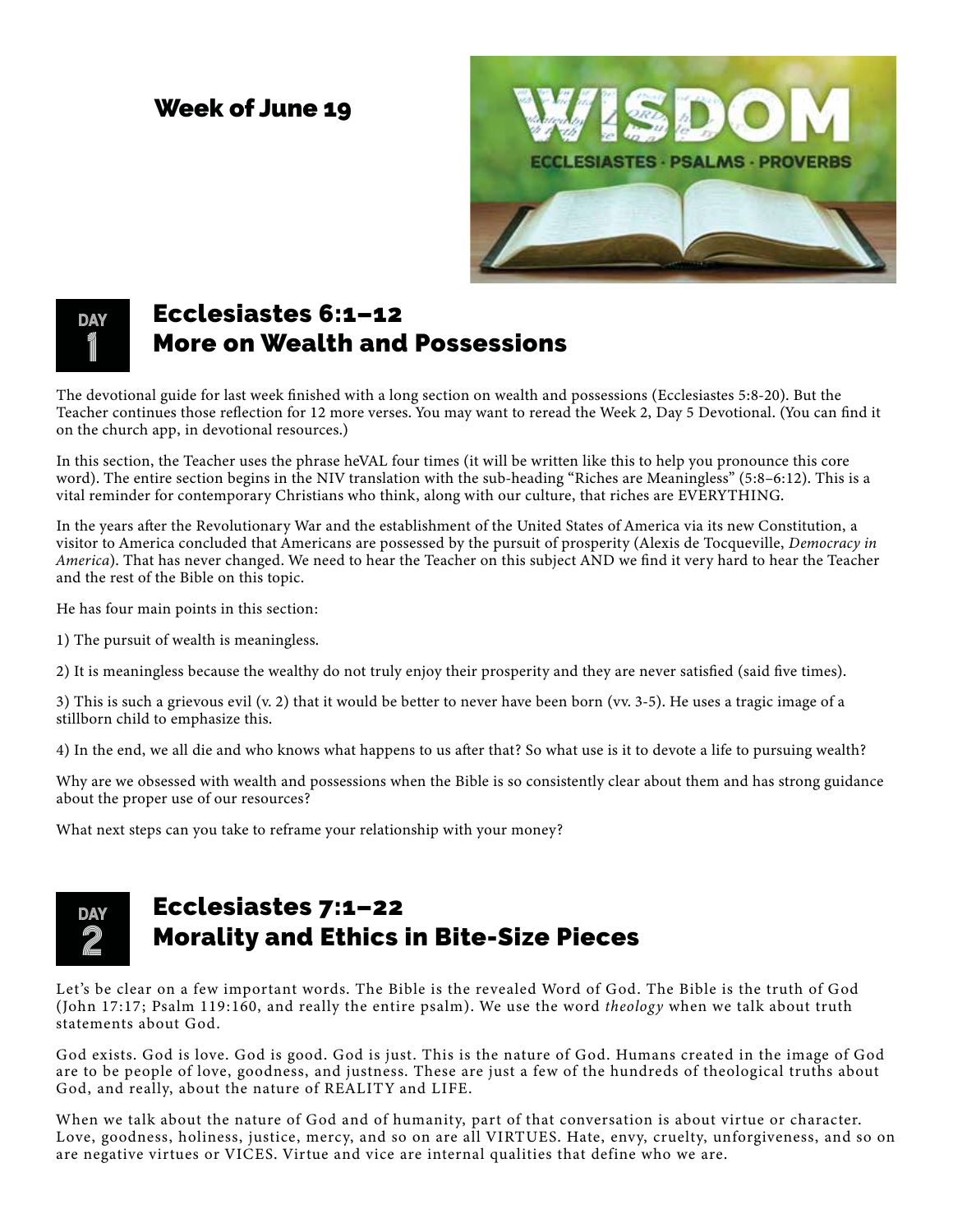*Morality* and *ethics* are two words used to describe how we should behave or act in our relationships with others. Many proverbs are short statements with pointed advice on what virtuous, moral, ethical behavior should be pursued and what should be avoided.

The 22 verses for today contain 25 proverbial pieces of advice that range over a wide variety of behaviors. Remember, the Teacher is working with a limited perspective about the nature of God, as well as the purposes and work of God in the world. There are a few times when the Teacher is skeptical about life and has some less-thanideal advice. But then, many other insights he gives are brilliant.

Find a few proverbs that really speak to you and consider why they are speaking to you. Be sure to note the second part of verses 2, 9, 10, and the last sentence of verse 18.

Verse 20 is the only part of Ecclesiastes that is used in the New Testament (see Romans 3:10-12).



#### Ecclesiastes 7:23–8:1 How Wisdom Is Found

This is a summer for finding wisdom. The Teacher is on a search for wisdom. He reflects about his search in a very transparent way. He is honest about his frustrations. At times he is agnostic about his search. *Agnostic* is not the same as *atheistic*. Agnostic simply means one is uncertain, doubtful, and just does not sufficiently know something.

In Ecclesiastes 1:12-13 he describes his overly ambitious goal to know everything! And he says he has seen everything. That is presumptuous on his part, and it is not surprising that his primary conclusion (over and over - 38 times) is everything is heVAL. Meaningless, futile, vain, smoke, confusing, enigmatic… you get the picture. In the passage for today, the Teacher describes his goal (v. 23), his limitations (v. 24), his focus (v. 25), the futile results (vv. 26-28), a powerful conclusion about humanity 's tragic pursuits (v. 29), and a final positive word about wisdom (8:1). In the end, he is a skeptic holding on to hope.

Here are a few key ideas to help you in the pursuit of wisdom.

Everyone has a starting point. Christians have God and the Word of God (read Psalm 119 sometime) as our starting point. That means we have a framework of truth about who God is that is a firm foundation and guiding structure.

We pursue truth with a spirit of great humility. God is vast (what an understatement) and we are finite and limited. We are foolish, ignorant, and confused. Take a few minutes and read Romans 1:28-32, Ephesians 4:17-24, and Matthew 22:29. We are neither neutral or skilled in knowing truth. We have deep biases and distortions that constantly work against us.

We find wisdom through a long, slow, deep, difficult journey.

We find wisdom through lingering conversations with those who are wiser than we are.

We find wisdom through trial and error.

We find wisdom as we pray, worship, and draw close to God.

See Ephesians 1:17-18, 1 Corinthians 2:6-15, and Romans 12:1-2.

#### Ecclesiastes 8:2–9 Politics and Power **DAY 4**

The Teacher has several references about rulers in his book. In today's passage, and later in 9:13–10:20, he gives extended thought about those who rule over us. If there is an area where we need much greater wisdom, it is in the areas of politics, governance, leadership, and citizenship. Right now, as you listen to what many followers of Jesus say on these matters, there is a good deal of misconception, distorted thinking, and what the Teacher describes as foolishness. It is a crucial time, and we need a strong infusion of wisdom.

In this passage, the Teacher is primarily speaking to those who are in places and positions around the king. In the majority of places and through most of history, power has been concentrated in a monarch. That power has usually been absolute power. Democracy is rare and recent and, by the way, in a great deal of trouble.

But the context of these verses is for those advisors and officials who are near to the absolute monarch and how they need a